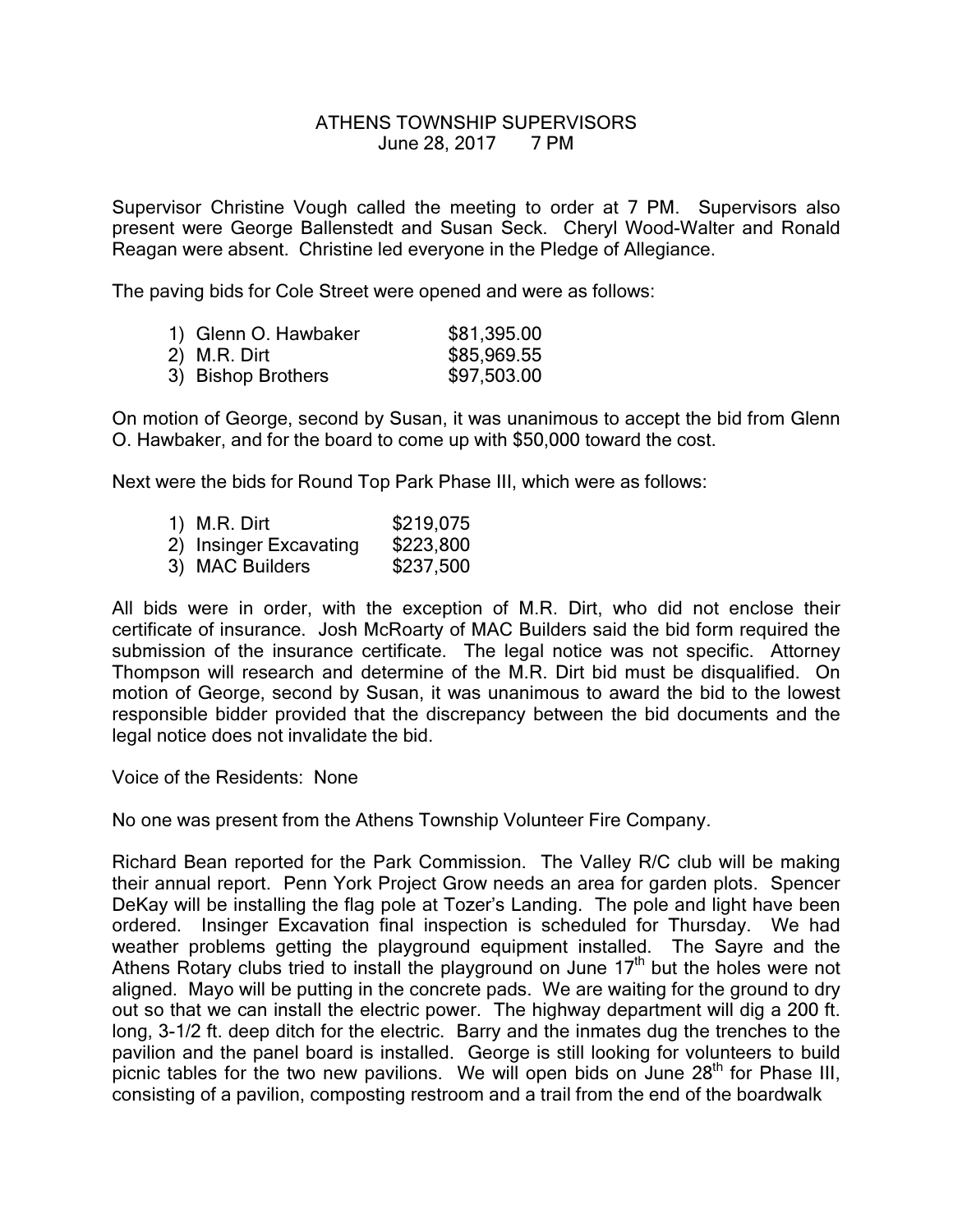Page Two Athens Township Supervisors June 28, 2017

to the new picnic area. We will be applying for a permit from the Fish Commission to purchase grass carp for the pond at a cost of \$75. Empire franchise was discussed. John will look at this.

On motion of George, second by Susan, it was unanimous to reappoint Cathy Eccker to the Parks Commission for a term to expire July 1, 2022.

On motion of Susan, second by George, it was unanimous to pay invoices and ratify payment of payroll #12 and #13 and invoices paid since last regular monthly meeting.

The Pearl Strange 2-lot subdivision located at 63 Strange Lane was presented for review. All deficiencies have been met, with the exception of the carport being moved out of the setback. On motion of George, second by Susan, it was unanimous to grant preliminary and final plan approval to this subdivision, contingent upon the carport being moved out of the setback.

On motion of George, second by Susan, it was unanimous to grant the 90-day extension request for Sayre Used Auto Sales.

Attorney Thompson presented the Indemnification Agreement for Phase II of the Williams Toyota land development. The applicant's attorney has reviewed the agreement and has approved. John wants the supervisors to review and approve the agreement. Tim Gourley explained the project, advising that PennDOT requires the township to be the applicant or co-applicant in order to tie into their stormwater system on Elmira Street. On motion of Susan, second by George, it was unanimous to approve this when the final agreement is in order, and to sign the PennDOT forms at that time.

On motion of George, second by Susan, it was unanimous to table the camera quote for the garage until our July  $26<sup>th</sup>$  meeting.

On motion of George, second by Susan, it was unanimous to replace the toilet in the ladies room with a handicap-accessible toilet.

On motion of Susan, second by George, it was unanimous to approve the removal of the diseased tree on the front lawn by Mattison's in the amount of \$350.

On motion of George, second by Christine, it was unanimous to approve the tax refund to Bradford Hospitality (Comfort Inn) in the amount of \$2,684.04, and WPAW (Microtel) when the amount is calculated by Ginger Kinner.

The Liquid Fuels audit was completed and there were no findings.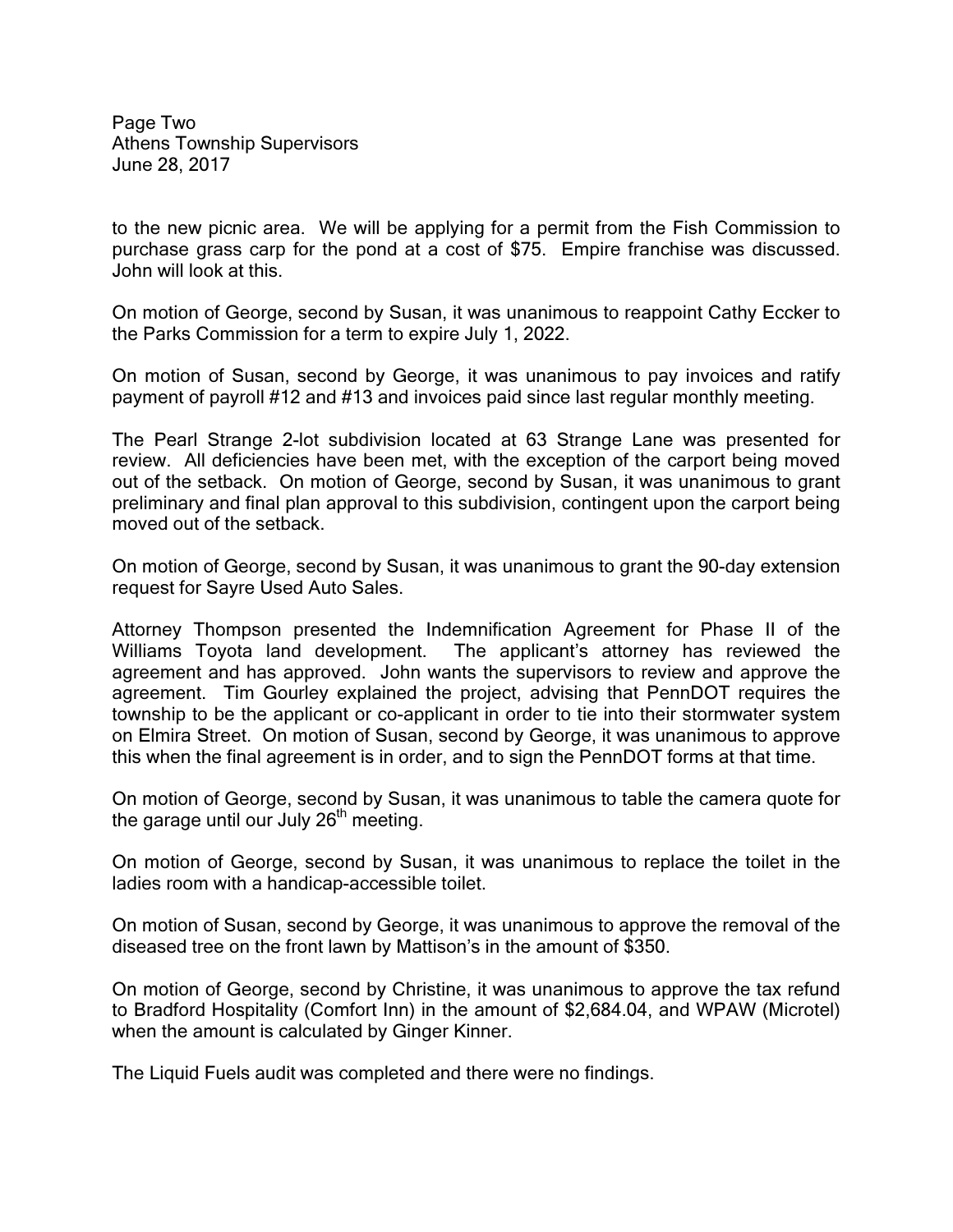Page Three Athens Township Supervisors June 28, 2017

On motion of George, second by Susan, it was unanimous to send a \$50 donation to Stray Haven in memory of Jason Rogers' dad, Richard Siebecker.

Susan said Cole Street will be getting paved. She said it has been so wet it's difficult to get the roadwork done. Christine asked what the deadline for paving was for Cole Street and it is September 30<sup>th</sup>.

The approval of the minutes was tabled because George had not attended the meeting of May 31<sup>st</sup> and had to abstain, leaving only 2 supervisors able to vote, which is not a quorum.

On motion of George, second by Susan, it was unanimous to accept the monthly reports as presented.

Correspondence/Information was as listed in the meeting agenda.

Ed Reid requested permission to attend 3 classes:

- 1) PA Floodplain Managers Annual Meeting Sept 12 13 in State College
- 2) PA Construction Codes Academy Advanced Floodplain Mgmt. Concepts Sept 18 – 21 in Malvern, PA
- 3) PEMA Hazardous Weather and Flooding Preparedness on Oct 16 17 in Wilkes-Barre

On motion of George, second by Susan, it was unanimous to approve his attendance at all 3 classes and to pay reasonable expenses.

Michael McDonnell of JHA Companies asked to speak to the Board regarding the Gateway Commons land development. He said in order for them to draw their quarterly funds they need to have 2 buildings available for rental by August  $1<sup>st</sup>$ . He presented a letter from Dennis Phelps of Trehab and was requesting Certificate of Occupancies for two of the buildings. Robin said this project was submitted as one project and was not submitted or approved in phases, but as a whole. Susan said she would have real concerns with 2 of the buildings being rented when this would still be a construction site with heavy equipment for the 8 additional buildings and the community building. Paving also would not be complete. Robin asked how this would affect the stormwater plan, and if it would even be legal for us to do what they ask. She added that this would need Code Inspection's approval as well. The project only has preliminary approval and would need final approval before it could be occupied. Discussion continued. John Thompson wants to take a look at the legality of it and discuss it with Eddie as well. No action was taken at this time.

The Board set a special meeting to be held on July 12, 2017 at 7 PM. Robin will advertise the meeting for general purposes.